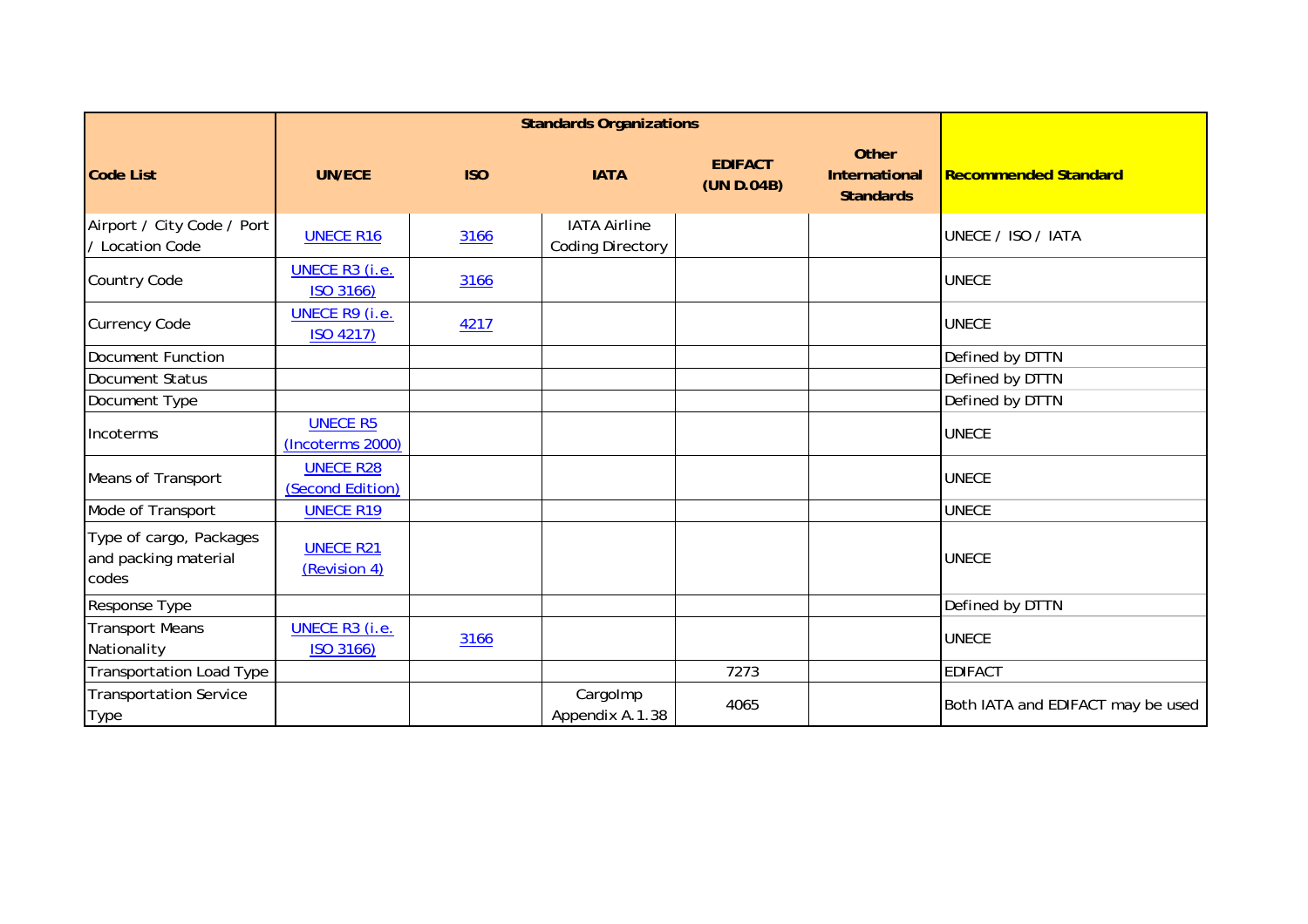|                              |                  | Cargolmp        |                 |                        |                                   |
|------------------------------|------------------|-----------------|-----------------|------------------------|-----------------------------------|
| Unit of Measure (UOM)        |                  | Appendix A.1.48 |                 |                        |                                   |
|                              | <b>UNECE R20</b> | (UOM); CargoImp |                 |                        | Both UNECE and IATA may be used   |
|                              |                  |                 |                 |                        |                                   |
|                              |                  | Appendix A.1.22 |                 |                        |                                   |
|                              |                  | (UOV)           |                 |                        |                                   |
| Charge Type                  | <b>UNECE R23</b> |                 |                 |                        | <b>UNECE</b>                      |
|                              | (Revision 1)     |                 |                 |                        |                                   |
| <b>Communication Medium</b>  |                  |                 |                 |                        |                                   |
| Type                         |                  |                 | 3153            |                        | <b>EDIFACT</b>                    |
| <b>Contact Function Type</b> |                  |                 | 3139            |                        | <b>EDIFACT</b>                    |
| Container Seal Condition     |                  |                 | 4517            |                        | <b>EDIFACT</b>                    |
| Equipment size and type      |                  |                 |                 |                        |                                   |
| description code             |                  | <b>ISO 6346</b> |                 |                        | <b>ISO</b>                        |
|                              | <b>UNECE R23</b> |                 |                 |                        |                                   |
| Freight Cost Code            |                  |                 |                 |                        | <b>UNECE</b>                      |
|                              | (Revision 1)     |                 |                 |                        |                                   |
| Payment Arrangement          |                  |                 | 4237            |                        | <b>EDIFACT</b>                    |
|                              |                  |                 | 4215 (Transport |                        |                                   |
|                              |                  |                 | charges payment |                        |                                   |
| Payment Method               |                  |                 | method code)    |                        | <b>EDIFACT</b>                    |
|                              |                  |                 |                 |                        |                                   |
|                              |                  |                 |                 |                        |                                   |
|                              |                  |                 | 4461 (Payment   |                        |                                   |
|                              |                  |                 | means code)     |                        |                                   |
| Rate Class Code              |                  | Cargolmp        | 5243            |                        | Both IATA and EDIFACT may be used |
|                              |                  | Appendix A.1.4  |                 |                        |                                   |
| Trade and Transport          |                  |                 |                 |                        |                                   |
| <b>Status Code</b>           | <b>UNECE R24</b> |                 |                 |                        | <b>UNECE</b>                      |
| carriers code list (SCAC)    |                  |                 |                 | <b>National Motor</b>  | <b>NMFTA</b>                      |
|                              |                  |                 |                 | <b>Freight Traffic</b> |                                   |
|                              |                  |                 |                 | Association, Inc.,     |                                   |
|                              |                  |                 |                 | (NMFTA)                |                                   |
|                              |                  |                 |                 |                        |                                   |